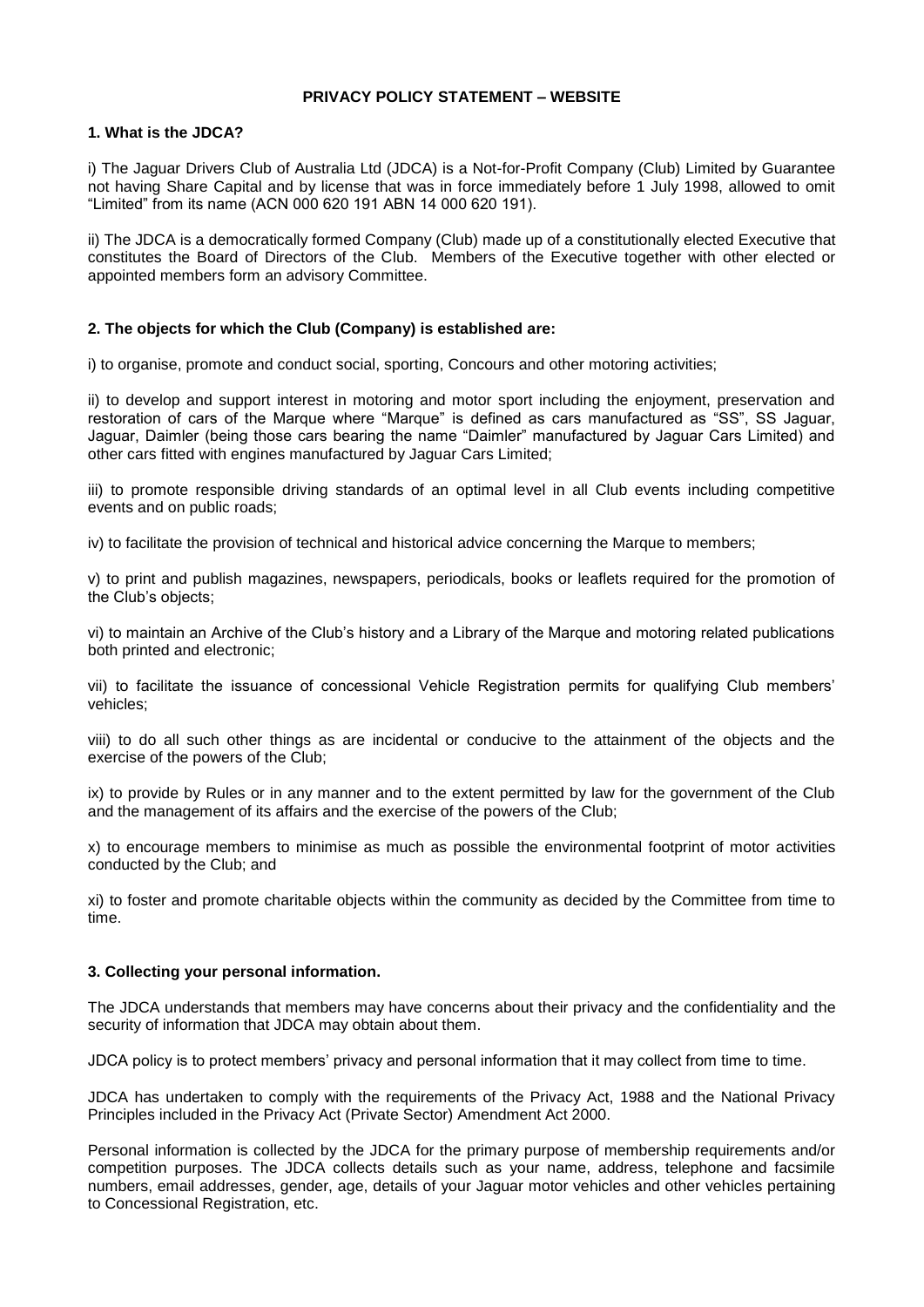A hard copy file containing the member's application and entry details is retained in a secure location in accordance with the Privacy Act and for a further minimum of seven years in accordance with current Federal and State legislation governing document retention.

#### **4. What if you do not provide the personal information we require?**

Failure to provide the information sought by the JDCA for the purposes detailed may not enable the organisation to complete the membership process or any specific service requested. i.e. JDCA may not be able to include you in an event you may have entered or assign benefits to you as a member.

## **5. How does the JDCA secure your personal information?**

To prevent any unauthorised access to your information, the JDCA has installed computer and network security, including encryption and password protection processes.

Only committee members authorised by a sanctioned proposal by the Committee have access to the data file information.

Hard copies of any information may be stored in Committee member's homes or equivalent off site secured storage areas.

## **6. To whom do we disclose your personal information?**

A member's personal information will only be used or disclosed by the JDCA as allowed by the Privacy Act 1988 and the National Privacy Principles included in the Privacy Amendment (Private Sector) Act, 2000.

To facilitate the JDCA delivering better services and benefits to its members, relevant personal information that has been collected may be shared with Committee members (e.g. Register Secretaries) and the Australian Council of Jaguar Clubs.

Further, to conduct JDCA operations, the JDCA occasionally engages independent operators and parties. Accordingly, some this information may be used or disclosed in part by JDCA to:

i) enable mail contractors to deliver documents and communications to members;

ii) a debt collection agency for financial default purposes;

iii) send direct mail to members with news of special offers or the availability of new products, services, Club events and runs or other motoring activities;

iv) external advisors, including the associations representative body for the purposes of outsourcing the processing and servicing of member cheques and the processing of member credit card payments; and

v) other professionals such as Legal, Accounting or Auditors for the purpose of obtaining specific advice to assist in the management of the Club

The JDCA may also be required to disclose your personal information to law enforcement agencies and other government instrumentalities acting in the lawful execution of their duties.

#### **7. Withdrawing your consent.**

If you do not consent to any of the disclosures above then you can write and advise the JDCA at its office address or contact the JDCA by telephoning the Membership Secretary as detailed in The Australian Jaguar Driver Magazine. The JDCA will then ensure that your personal information is not used for this purpose. This exemption cannot apply where the JDCA is required by law to provide such disclosure.

If you do not object to the uses or disclosures as stated above, the JDCA will accept this as having received your express consent.